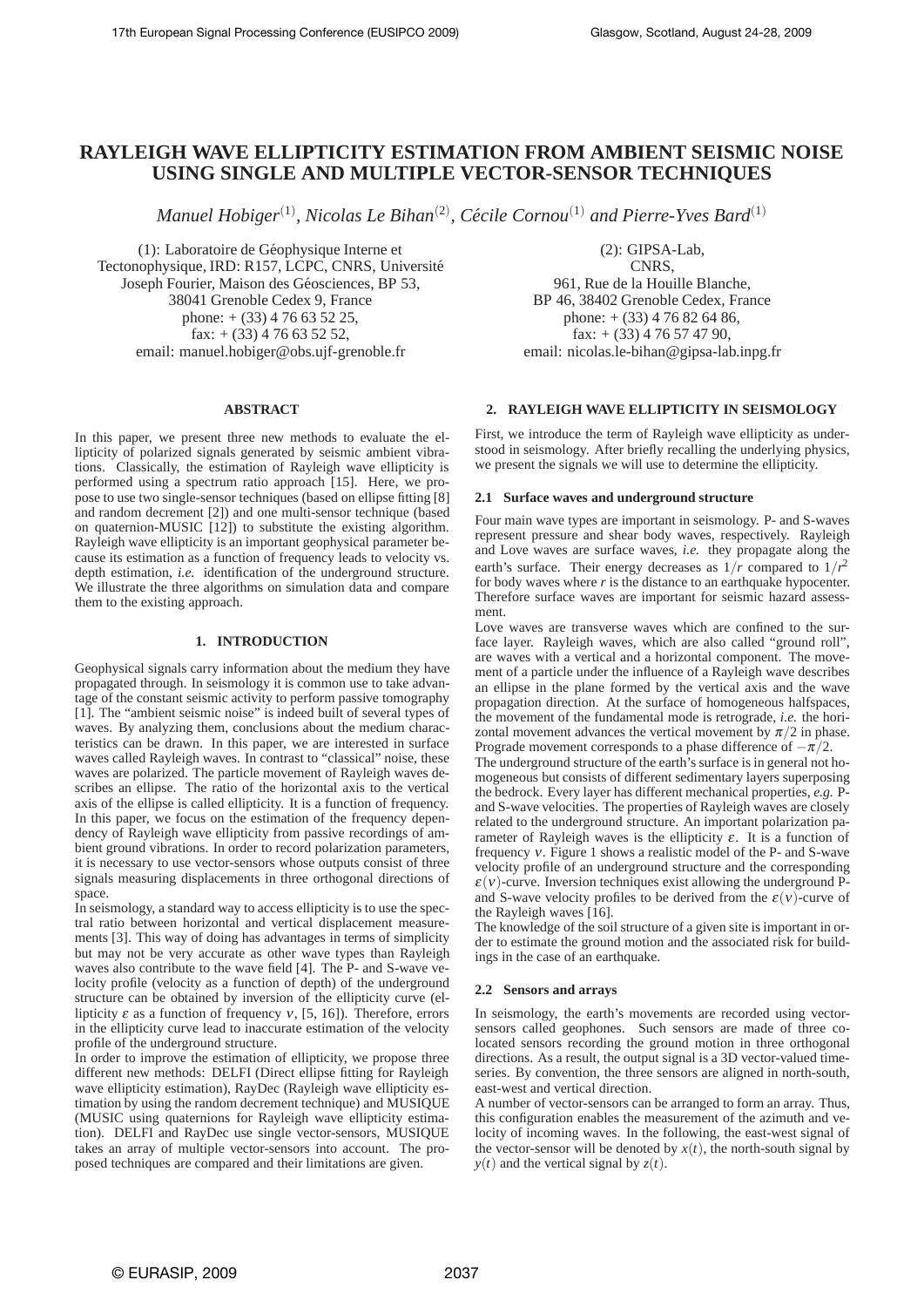

Figure 1: On the left, the used P- and S-wave velocity profile model. On the right, the theoretical frequency-ellipticity curve corresponding to this model for the fundamental and the first harmonic Rayleigh wave mode.

### **2.3 Existing technique: H/V spectrum ratios**

A widespread approach to estimate ellipticity  $\varepsilon$  as a function of frequency <sup>ν</sup> for Rayleigh waves is the so-called H/V technique [15]. It is a single-sensor technique which consists of calculating the direct ratio between the horizontal and the vertical spectrum:

$$
\varepsilon_{H/V}(v) = \frac{\sqrt{|X(v)|^2 + |Y(v)|^2}}{\sqrt{2}|Z(v)|}.
$$
 (1)

Note that for some frequencies,  $|Z(v)|$  may vanish, which corresponds to singular points in the  $\varepsilon(v)$  curve. In addition to Rayleigh waves, Love and body waves may also be recorded. As the movement of Love waves is restricted to the horizontal plane, the H/V approach systematically over-estimates ellipticity. Using assumptions on the proportion of Rayleigh and Love waves present in the wave field, it is possible to correct the over-estimation errors. However, there is no guarantee that the assumptions are in accordance with reality. This is a major source of error in the H/V approach. This motivates the search for other techniques for the estimation of  $\varepsilon(v)$ .

#### **3. SINGLE-SENSOR APPROACH**

In this section, we present two approaches to perform ellipticity estimation using the signal recorded on a single three-component vector-sensor. Their performances will be illustrated in Section 5.

### **3.1 Direct ellipse fitting (DELFI)**

Consider the vector-valued signal  $\vec{s}(t)$  describing the movement of a soil particle in 3D space with time, given as  $\vec{s}(t) = [x(t) y(t) z(t)]^T$ taking values in  $\mathbb{R}^3$ . First,  $\vec{s}(t)$  is band-pass filtered around a frequency *v* with bandwidth  $d\vec{v}$ . Then, the following processing is performed independently for each frequency.

The filtered signal is cut in blocks of time length  $T = 1/v$ . The total length of the signal is assumed to be much longer than *T*. Each time-window consists thus of  $N = T/dt$  samples where *dt* is the sampling period. The three-component signal of one time-window is noted  $\mathbf{S}_w = [X_w \ Y_w \ Z_w]^T$  and is of dimension  $3 \times N$ . The polarization of Rayleigh waves is confined to a vertical plane, in opposition to the movement of noise signals which lie in 3D space. In order to project the signal  $S_w$  onto a vertical plane, we use the covariance matrix  $C_w$  built by the two horizontal components by  $\mathbf{C}_w = [X_w \ Y_w]^T [X_w \ Y_w].$ 

The Eigenvalue Decomposition (EVD) of  $C_w$  gives access to its eigenvalues  $\lambda_1$  and  $\lambda_2$  (ranked in increasing order, *i.e.*  $\lambda_1 < \lambda_2$ ) and associated eigenvectors  $\vec{u}_1$  and  $\vec{u}_2$ . The eigenvectors are normal vectors to two orthogonal vertical planes. The associated eigenvalues are the sums of the squared distances between the data points and the respective planes.

The 2D plane where the signal  $\vec{s}_w(t)$  is mostly confined is the one orthogonal to  $\vec{u}_1$  as it is associated to the smallest eigenvalue  $\lambda_1$ ,  $i.e.$  the corresponding plane is spanned by the eigenvector  $\vec{u}_2$  and the vertical unit vector. The horizontal components of the timewindow signal  $S_w$  are then projected onto an axis to build a horizontal signal  $H_w$  by  $H_w = [X_w Y_w] \cdot \vec{u}_2$ . The 2D signal is then built by  $S'_w = [H_w Z_w]^T$ .

Finally, the ellipticity measurement is performed using a modified version of the ellipse fitting algorithm proposed by *Fitzgibbon et al.* [8]. The modifications of the algorithm ensure that the axes of the ellipse are in horizontal and vertical directions. The algorithm yields the horizontal axis  $h_w$ , the vertical axis  $v_w$  and a parameter  $d_w^2$  indicating the actual sum of squared distances between the data points and the fitted ellipse.

The ellipticity  $\varepsilon(v)$  is calculated by averaging the found horizontal and vertical axes of all signal blocks for the corresponding frequency using the distance parameter  $d_w^2$  as weighting factor:

$$
\varepsilon_{DELFI}(v) = \frac{\sum h_w / d_w^2}{\sum v_w / d_w^2}.
$$
 (2)

The only free parameter of the method is *d*ν.

#### **3.2 Random decrement (RayDec)**

The random decrement technique is commonly used to characterize dynamic parameters of buildings [7, 11]. It is classically applied to one-component (scalar valued) signals. We propose a threecomponent version of this technique in order to estimate  $\varepsilon(v)$ .

The following processing is performed independently for each frequency. First, the three components of  $\vec{s}(t)$  are filtered in a frequency range of bandwidth *d*<sup>ν</sup> around a central frequency <sup>ν</sup>. The filtered components are called  $x_V(t)$ ,  $y_V(t)$  and  $z_V(t)$ .

The next step is to search for the times  $\tau_i$  where the signal sign changes from negative to positive on the vertical component  $(z_v(\tau_i) \leq 0, z_v(\tau_i + dt) > 0)$ . For each of these  $\tau_i$  a signal block of length  $\Delta$  is stored on all three components. The number of buffered blocks thus depends on the analyzed signal itself. In order to compensate the natural  $\pi/2$  phase shift, *i.e.*  $1/(4v)$  in time, between the vertical and horizontal component signals of a Rayleigh wave, a phase shift is applied to  $x<sub>V</sub>$  and  $y<sub>V</sub>$ . The buffered signals then are:

$$
\begin{cases}\n z_{v,b,i}(t) &= z_v(\tau_i + t) \\
 x_{v,b,i}(t) &= x_v(\tau_i - \frac{1}{4v} + t), \\
 y_{v,b,i}(t) &= y_v(\tau_i - \frac{1}{4v} + t).\n\end{cases}
$$
\n(3)

for  $0 \le t \le \Delta$ . Index *i* specifies the change of sign position while index *b* stands for *buffered*. The east-west and north-south components, namely  $x_{v,b,i}(t)$  and  $y_{v,b,i}(t)$ , of every buffered signal  $\vec{s}_{v,b,i}(t)$ are then projected onto a single axis to build a *horizontal component* in the following way:

$$
h_{v,b,i}(t) = \sin \vartheta_i \cdot x_{v,b,i}(t) + \cos \vartheta_i \cdot y_{v,b,i}(t). \tag{4}
$$

The azimuth angle  $\vartheta_i$  is chosen to maximize the correlation  $C(\vartheta_i)$  =  $\int_0^{\Delta} z_{v,b,i}(t) \cdot h_{v,b,i}(t) dt$  between the vertical signal  $z_{v,b,i}(t)$  and the horizontal signal  $h_{v,b,i}(t)$ . The azimuth angle  $\vartheta_i$  is thus obtained by

$$
\vartheta_i = \tan^{-1} \left( \frac{\int_0^{\Delta} z_{v,b,i}(t) \cdot x_{v,b,i}(t) dt}{\int_0^{\Delta} z_{v,b,i}(t) \cdot y_{v,b,i}(t) dt} \right). \tag{5}
$$

From the two possible  $\vartheta_i \in [0^\circ, 360^\circ]$  satisfying equation (5) we choose the one leading to a positive correlation. At this point, the method does not distinguish between prograde and retrograde particle motion as prograde Rayleigh waves are treated as retrograde waves arriving from the opposite azimuth.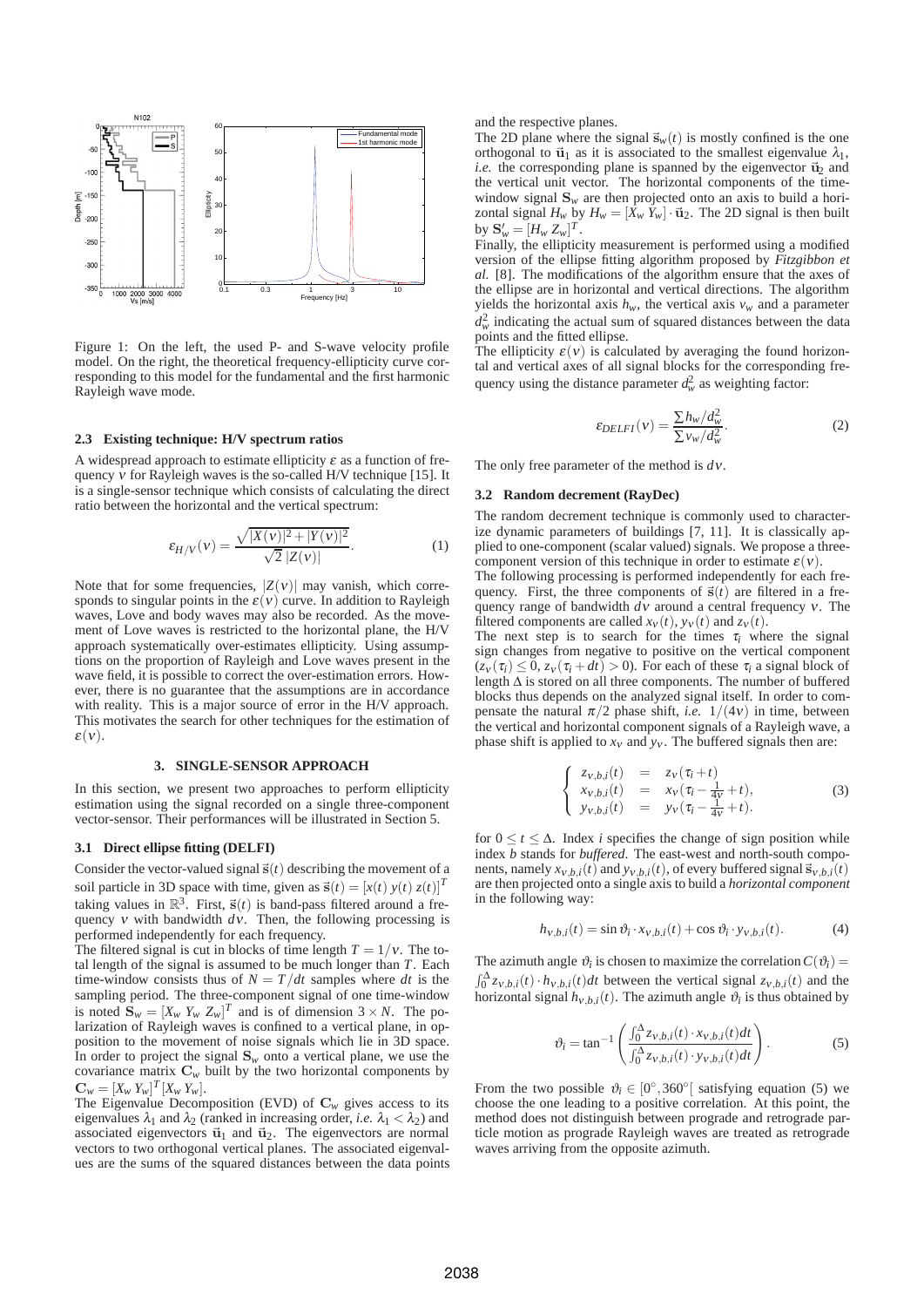Although the angle  $\vartheta_i$  maximizes the correlation,  $z_{v,b,i}(t)$  and  $h_{v,b,i}(t)$  can still be weakly correlated. Therefore, a correlation factor defined by

$$
c_{v,b,i} = \frac{\int_0^{\Delta} z_{v,b,i}(t) \cdot h_{v,b,i}(t)dt}{\sqrt{\int_0^{\Delta} z_{v,b,i}^2(t)dt} \cdot \int_0^{\Delta} h_{v,b,i}^2(t)dt}
$$
(6)

is used as weighting factor in the summation of the signals  $z_{v,b,i}(t)$ and  $h_{v, h}$ <sub>*i*</sub>(*t*) :

$$
z_{v,s}(t) = \sum_{i} c_{v,b,i}^2 \cdot z_{v,b,i}(t)
$$
  
\n
$$
h_{v,s}(t) = \sum_{i} c_{v,b,i}^2 \cdot h_{v,b,i}(t).
$$
 (7)

Finally, the ellipticity is obtained by

$$
\varepsilon_{RayDec}(v) = \sqrt{\frac{\int_0^{\Delta} h_{v,s}^2(t)dt}{\int_0^{\Delta} z_{v,s}^2(t)dt}}.
$$
\n(8)

Repeated execution of this algorithm over the whole frequency range yields the frequency-ellipticity curve. The length of the buffered signal Δ and the width of the frequency filter *d*<sup>ν</sup> can be chosen arbitrarily.

# **4. MULTIPLE-SENSOR APPROACH (MUSIQUE)**

In this section, we propose a way to take advantage of array measurements. The proposed approach is based on MUSIC algorithm and uses two of its versions: "classical" MUSIC to perform wave identification and "quaternion" MUSIC for ellipticity estimation. The array consists of  $N<sub>S</sub>$  three-component sensors. The  $N<sub>S</sub>$  time sample records are cut into blocks of  $N_T = np/(v \, dt)$  data points each, where  $n_p$  is the number of periods corresponding to the frequency <sup>ν</sup> in the block and *dt* the sampling period. The cut time samples are stored in three  $N_S \times N_T$  data matrices  $S_i(t)$  with  $i = 1$ for *vertical*,  $i = 2$  for *east* − *west* and  $i = 3$  for *north* − *south* component. Fourier transform of these three data matrices yields the three matrices  $S_i(v)$  of dimensions  $N_S \times N_T$ .

## **4.1 First step: Azimuth estimation**

The first step of our approach is to perform a "classical" MUSIC to identify the azimuth and velocity of an incoming wave. Note that this is a narrow-band MUSIC of bandwidth *d*ν. Therefore, the *spectral matrix* is computed. Each one-component *spectral matrix*  $\mathbf{M}_i(v) \in \mathbb{C}^{N_s \times N_s}$  is given by  $\mathbf{M}_i(v) = \mathbf{S}_i(v) \mathbf{S}_i^{\dagger}(v)$ . Then, the *total* sample covariance matrix  $\mathbf{M}(v) \in \mathbb{C}^{N_S \times N_S}$  is obtained by  ${\bf M}(v) = \sum_{i=1}^{3} {\bf M}_i(v).$ 

The  $N_{big}$  biggest eigenvalues of the matrix  $\mathbf{M}(v)$  are identified to belong to the signal subspace and the other  $(N_S - N_{bio})$  to the noise subspace. It should be noted that due to the later performed projection into a plane the technique can only yield reliable results if the wave field is dominated by one wave and therefore  $N_{big} = 1$ . The noise subspace  $\mathbf{G}(v) \in \mathbb{C}^{N_S \times (N_S - N_{big}}$  is hence built using the associated eigenvectors.

An incident Rayleigh wave with azimuth  $\vartheta$  and phase velocity *c* is assumed. The associated wave vector is thus  $\vec{\kappa}(\vartheta) =$  $[-\sin \vartheta - \cos \vartheta \, 0]^T$  and the *time-delay vector*  $\vec{\delta}(v, \vartheta, c) \in \mathbb{R}^{N_s \times 1}$ is given by

$$
\vec{\delta}(v,\vartheta,c) = \frac{2\pi v}{c} \mathbf{R}\vec{\kappa}(\vartheta),\tag{9}
$$

where  $\mathbf{R} \in \mathbb{R}^{N_s \times 3}$  is the matrix of the positions of the array sensors and *c* the wave velocity. This leads to the steering vector  $\vec{\gamma}(v, \vartheta, c) = \exp(-i\vec{\delta}(v, \vartheta, c))/\sqrt{N_S}$ . The MUSIC functional  $F(v, \vartheta, c)$  is finally given by:

$$
F(v, \vartheta, c) = \frac{1}{\vec{\gamma}^{\dagger}(v, \vartheta, c) \mathbf{G}(v) \mathbf{G}^{\dagger}(v) \vec{\gamma}(v, \vartheta, c)}.
$$
 (10)

A grid search is performed in order to find the set of parameters  $(\vartheta_0, \vartheta)$ *c*0) maximizing this functional.

Now, as the movement of Rayleigh waves is confined to a plane spanned by the wave vector and the vertical axis, the original signals are projected into the vertical plane spanned by the wave vector just found. This means that the original vertical signal is left unchanged and the two horizontal signals are rotated using  $\vartheta_0$ . The new signal  $\mathbf{S}_p(t)$  consists of two matrices,  $\mathbf{S}_{p1}(t)$  and  $\mathbf{S}_{p2}(t)$ , as it is confined to a 2D plane (instead of 3 components). It is obtained from the original signal by:

$$
\begin{array}{rcl}\n\mathbf{S}_{p1}(t) & = & \mathbf{S}_1(t) \\
\mathbf{S}_{p2}(t) & = & -\sin \vartheta_0 \cdot \mathbf{S}_2(t) - \cos \vartheta_0 \cdot \mathbf{S}_3(t).\n\end{array} \tag{11}
$$

Fourier transforms of  $S_{p1}(t)$  and  $S_{p2}(t)$  give the matrices  $S_{p1}(v)$ and  $\mathbf{S}_{p2}(v)$ . Now that the signals are confined in the propagation plane of the Rayleigh wave, we can proceed to the estimation of ellipticity.

## **4.2 Second step: Ellipticity estimation**

The second step of our approach consists in using a quaternion MU-SIC algorithm to estimate the polarization parameters of the identified wave. *Miron et al.* [13] demonstrated its ability to perform polarization estimation. Therefore, we first build a quaternion valued data matrix  $\mathbf{S}_q(v) \in \mathbb{H}^{N_s \times N_T}$  in the frequency domain [13]:

$$
\begin{array}{rcl} \mathbf{S}_q(v) & = & \Re(\mathbf{S}_{p1}(v)) + \mathtt{i} \cdot \Re(\mathbf{S}_{p2}(v)) \\ & & + \mathtt{j} \cdot \Im(\mathbf{S}_{p1}(v)) + \mathtt{k} \cdot \Im(\mathbf{S}_{p2}(v)), \end{array} \tag{12}
$$

where i, j and k are the three quaternion imaginary units [17]. The quaternion valued spectral matrix  $\mathbf{M}_q(v)$  is given by  $\mathbf{M}_q(v)$  =  $\mathbf{S}_q(v) \mathbf{S}_q^{\dagger}(v)$ . Here again, the noise subspace  $\mathbf{G}_q(v)$  is built by the  $(N_S - N_{big}$ ) eigenvectors corresponding to the smallest eigenvalues, where  $N_{big}$  is the same number of sources as defined in the first step. In agreement with *Miron et al.* [13], the quaternion steering vector is given by:

$$
\vec{\gamma}_q(\mathbf{v}, \rho, \varphi) = [\cos(\rho) + i \sin(\rho) e^{j\varphi}] e^{-j\vec{\delta}(\mathbf{v}, \vartheta_0, c_0)} / \sqrt{N_S} \tag{13}
$$

where  $\rho$  and  $\varphi$  are the polarization parameters of the wave and  $\vec{\delta}(v, \vartheta_0, c_0)$  is the array delay vector given by equation (9) with  $\vartheta = \vartheta_0$  and  $c = c_0$ . The ellipticity  $\varepsilon$  is the ratio of the amplitudes of horizontal and vertical motion, *i.e.*

$$
\varepsilon_{MUSIQUE} = \sin \rho / \cos \rho = \tan \rho. \tag{14}
$$

 $\varphi$  is the phase difference between the horizontal and the vertical signal. Note that we omitted the v dependency of  $\rho$  and  $\varphi$  in eq. (13), but it should not be forgotten that their values depend on <sup>ν</sup>. A grid search yields the set of parameters  $(\rho_0, \varphi_0)$  that maximizes the quaternion MUSIC functional

$$
\mathscr{F}_q(\nu,\rho,\varphi) = \frac{1}{\vec{\gamma}_q^{\dagger}(\nu,\rho,\varphi)\mathbf{G}_q(\nu)\mathbf{G}_q^{\dagger}(\nu)\vec{\gamma}_q(\nu,\rho,\varphi))}
$$
(15)

Instead of using the parameter  $\rho$  to describe the ellipticity  $\varepsilon$  of the wave, it is possible to use ellipticity itself. However, as ellipticity values are in principle not limited, one would have to perform the parameter search for  $0 \le \varepsilon \le \infty$ . Therefore, it is advantageous to limit the search to  $0 \le \rho \le \pi/2$  and to define ellipticity by equation (14). The phase difference  $\varphi$  is searched in the intervall [0,  $2\pi$ ]. For a retrograde Rayleigh wave, the phase difference will be found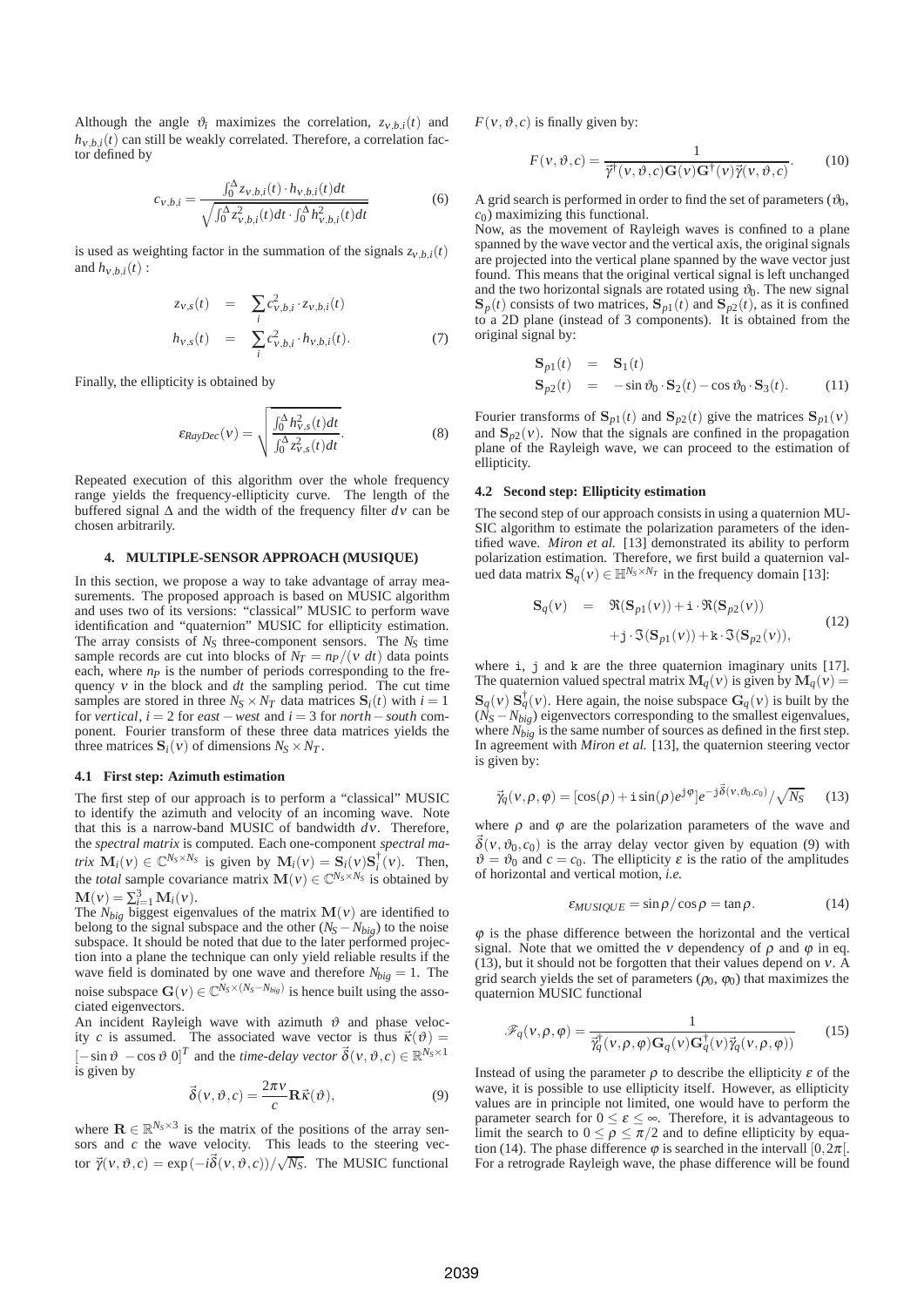around  $\pi/2$ , for a prograde Rayleigh wave it will be about  $3\pi/2$ . The preceding processing is performed for every signal block of length  $N_T$ . For each frequency v, the ellipticities of the signal blocks are averaged using the reciprocal value of the difference of  $\varphi$ from the the theoretical phase difference ( $\pi/2$  for retrograde,  $3\pi/2$ for prograde) and the signal energy of the signal block as weighting factors. In this way, the ellipticity curve  $\varepsilon(v)$  is estimated.

The performances of the proposed multiple-sensor method are presented in the next section.



Figure 2: Layout of the sixty sensors forming ten seven-sensor arrays. Some stations belong to several arrays.

## **5. SIMULATION**

In order to show the performances of the three proposed algorithms, we applied them to a set of synthetic seismic ambient vibrations. Model N102 of an international blind test benchmark [6] was used as underground structure. The P- and S-wave velocity profiles of the model, as well as the associated theoretical frequency-ellipticity curve, are shown in figure 1. 620 seconds of synthetic ambient vibrations were simulated as follows. Signal sources were modeled by forces with random orientation and amplitude located 0.5*m* below the surface [14]. The forces were distributed randomly in time and space. The time function of each source was a delta-like signal with a flat Fourier frequency-amplitude spectrum between 0.1 and 20*Hz*. The associated wave field was computed by using the wavenumber-based technique of Hisada [9, 10] and contains all body and surface wave types. As the goal of this investigation is the Rayleigh wave ellipticity as a function of frequency, Love and body waves can be considered as "noise". However, the signal-to-noise ratio is unknown and the robustness of the methods under different signal-to-noise ratios cannot be investigated. As the signal generation mimics the generation of real seismic ambient vibrations this case can though be considered realistic.

The recordings were simulated for sixty seismic sensors. Their spatial distribution is shown in figure 2. The noise sources distribution covered all possible azimuths and distances up to around 1200*m* from the origin. Therefore, every seismic sensor represents a different set of data. As the underground structure is the same at every point of the model, the theoretical ellipticity is the same for each sensor. For H/V, DELFI and RayDec, the sixty sensors were used independently. To test MUSIQUE, ten arrays of seven sensors each were formed, some sensors belonging to several arrays. The Rayleigh wave ellipticity estimations of the three presented new methods and the classical H/V technique are shown in figure 3 in comparison to the theoretical ellipticity curve of the model. The used free parameters are:

for DELFI,  $dv = 0.2v$ ; for RayDec,  $dv = 0.2v$  and  $\Delta = 10/v$ ; for MUSIQUE,  $dv = 0.2v$  and  $np = 10$ .

The H/V technique overestimates ellipticity considerably, especially at frequencies above and below the peak frequency. Compared to H/V, DELFI only improves the peak frequency estimation. As it works on the raw signals, it does not eliminate Love and body waves and therefore its results are close to H/V results. The RayDec curve is very close to the theoretical curve over the whole analyzed frequency range. RayDec is a statistical method which averages over a large number of time-windows to efficiently eliminate other wave types than Rayleigh waves. That is why its results are very close to the theoretical curve. For MUSIQUE, the results are in good agreement with theory over the whole frequency range, but compared to RayDec, the error bars are larger. However, MUSIQUE does not suppress Love and body waves but also shows good results in identifying ellipticity. As the curve is the average for ten arrays, its results could propably be better with more arrays or more signal analysed. Optimisation of the array layouts (array aperture and geometry) could also improve the results.

In testing the methods, we have stated that RayDec requires a minimum signal length of some minutes to give stable results. DELFI and MUSIQUE, in contrast, do not require a minimum signal length and are thus applicable to non-stationary wave trains as produced in earthquakes. As MUSIQUE uses array measurements, it also gives an estimate of the azimuth and wave velocity. Therefore, it is also possible to distinguish between prograde and retrograde Rayleigh wave movement. DELFI and RayDec do not give the wave velocity and give two possible azimuths. Therefore, they cannot distinguish between prograde and retrograde Rayleigh waves.

### **6. CONCLUSION**

The three new methods have been succesfully applied to synthetic noise data and have proven their ability to estimate the frequencyellipticity curves of Rayleigh waves. The further work is to quantify the differences between the results of the method and the theory and to test the methods on other simulation data. Completing those tasks would validate the applicability of the proposed methods to real seismic data.

### **ACKNOWLEDGMENTS**

Noise synthetics were performed at the Service Commun de Calcul Intensif (SCCI) of Grenoble observatory, France (OSUG). This work is supported by the NERIES European project and the ANR QSHA project.

#### **REFERENCES**

- [1] Aki, K., *Space and time spectra of stationary stochastic waves, with special reference to microtremors*, Bull. Earthq. Res. Inst. 35, pp. 415-456, 1957.
- [2] Asmussen, J. C., *Modal analysis based on the random decrement technique*, PhD thesis, University of Aalborg, 1997.
- [3] Bard, P.-Y., *Microtremor measurements: a tool for site effect estimation?*, State-of-the-art paper, Second International Symposium on the Effects of Surface Geology on seismic motion, Yokohama, December 1-3, 1998, Irikura, Kudo, Okada & Sasatani (eds), Balkema, 3, pp. 1251-1279, 1999.
- [4] Bonnefoy-Claudet, S., Köhler, A., Cornou, C., Wathelet, M., and Bard, P.-Y., *Effects of Love Waves on Microtremor H/V Ratio*, Bull. Seism. Soc. Am., Vol. 98, pp. 288-300, 2008.
- [5] Boore, D.M., and Toksöz, M.N., *Rayleigh wave particle motion and crustal structure*, Bull. Seism. Soc. Am., Vol. 59, pp. 331-346, 1969.
- [6] Cornou, C., Ohrnberger, M., Boore, D. M., Kudo, K., and Bard, P.-Y., *Using ambient noise array techniques for site characterisation: results from an international benchmark*, Proc. 3rd Int. Symp. on the Effects of Surface Geology on Seismic Motion, Grenoble, 30 August - 01 September, 2006, 92 pages, LCPC Editions, 2009, in press.